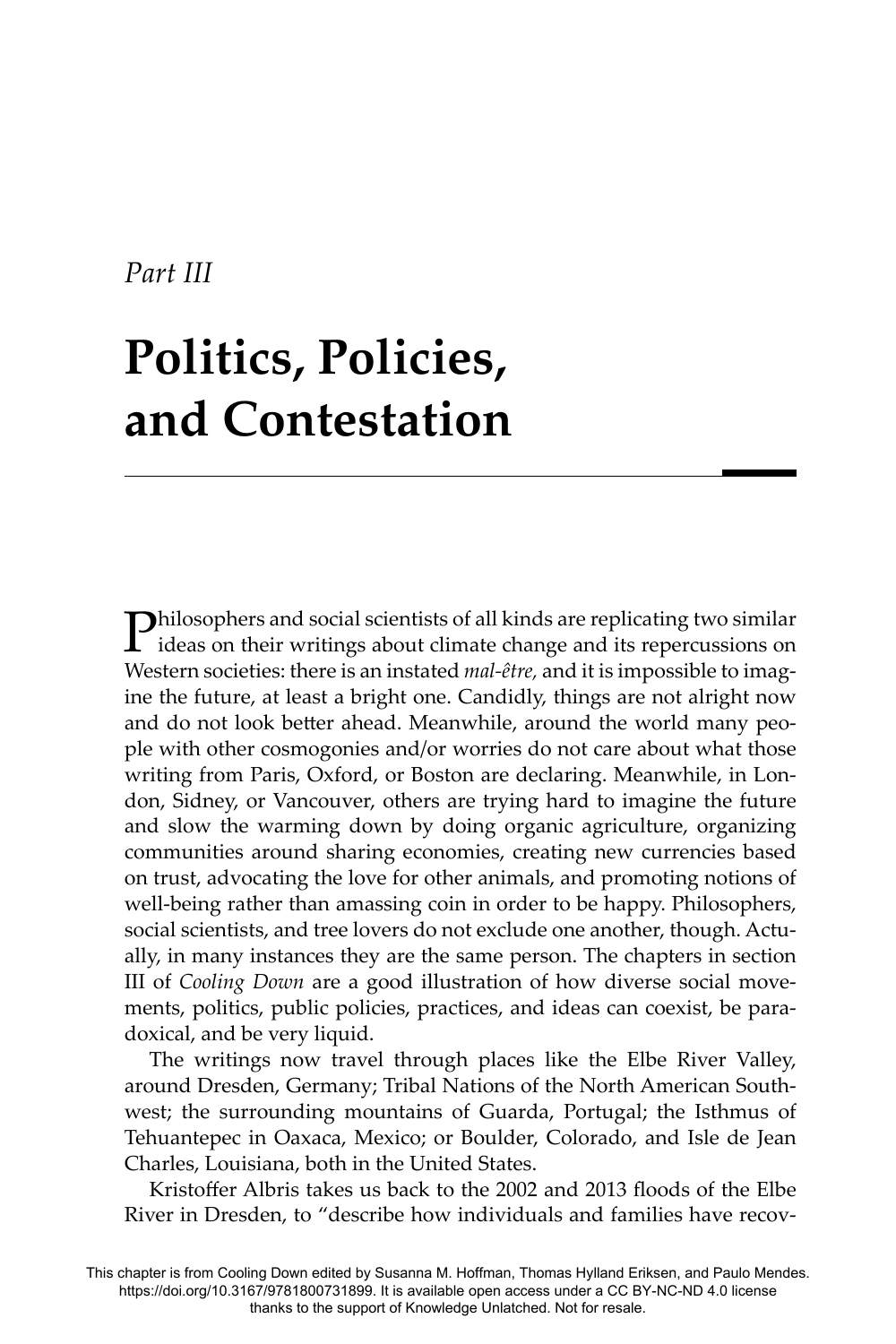ered and rebuilt their homes ... and how they reflect on the future as being uncertain." In spite of the recurring floods and the conviction of more in the near future, residents "defiantly but also ambivalently" usually choose to stay. Issues of local policies, risk management, and political economy but also of emotions and feelings are at play. Albris follows two families to produce an ethnography about how people adapt to risk according to their memory, personal experience, solidarity, and feelings of belonging.

Julie Maldonado and Beth Rose Middleton enquire how traditional knowledge of the various tribes of the Southwest United States "offers" innovation, guidance, and place-based, time-tested knowledge on how to address climate change from a holistic framework that foregrounds equity and justice." There are 182 federally recognized tribes in the Southwest and many other tribes and communities not recognized by the federal government. The authors ponder indigenous populations with traumatic pasts and agitated contemporary lives, full of uncertainty and "marginalized forces." These populations are facing climate change effects while observing others, in particular Europeans, whom they consider the first perpetuators of nature exhaustion, leading dubious forms of mitigation and adaptation to climate change. Once again, this chapter reports contested knowledges and powers but also contested pasts and memories.

Guilherme José da Silva e Sá addresses a process of rewilding in Portugal. The northeast of Portugal is a mountainous area that was until recently considered among the poorest regions of Europe. Its continental climate with very cold winters, hot summers, and relatively low rates of precipitation combined with depopulation and inexpensive land contribute to forms of reimaging wilderness. Consequently, international organizations are introducing a rewilding project to recreate what they believe to be a lost pristine nature and to mitigate climate change. The views on what the past nature used to be, on land ownership, local development policies, and access to pastures are being disputed.

Amanda Leppert and Roberto E. Barrios examine how public-private partnerships between state agencies and renewable energy companies are organized as a response to anthropogenic climate change in the Isthmus of Tehuantepec in Oaxaca, Mexico. Following energy renewal policies and developments in the region, Leppert and Barrios scrutinize issues such as modernization and consequent risk perception and management as well as environmentalist cosmopolitism and socioeconomic inequity. Foucault and Beck's "hopeful hypotheses concerning cosmopolitan environmentalisms and the vanishing and emergence of epistemic objects" serve as the theoretical framework. The authors emphasize epistemology, develop